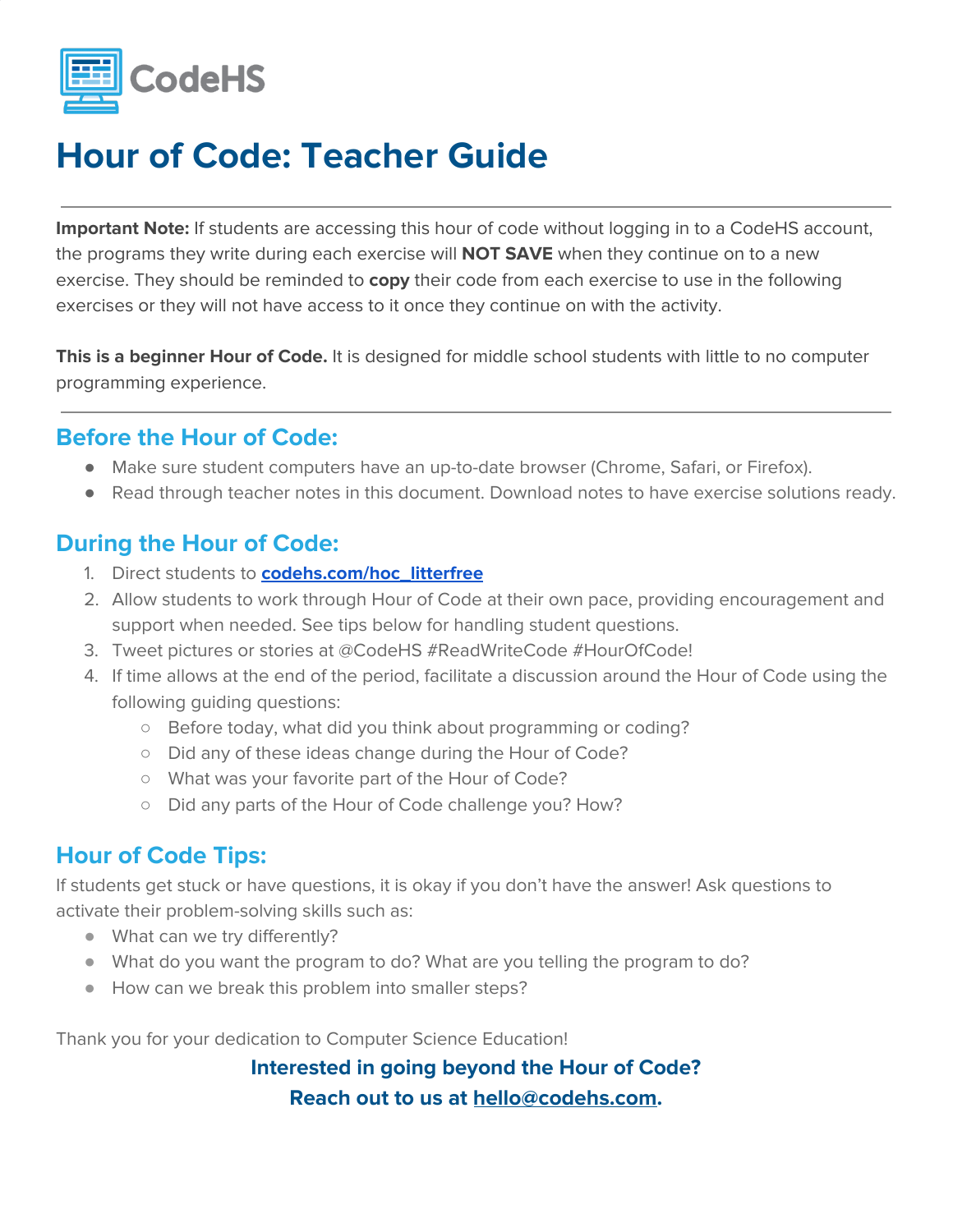

In this Hour of Code, students learn about how they can use computer science to help solve one of the biggest problems facing our world today: litter and waste. Students start by exploring real world examples of how engineers are using computer programming to reduce the amount of litter in their community. Then, they choose between two programming adventures: Clean Up with Karel or Web Design for a Litter-Free Community. In Clean Up with Karel, students learn the basics of programming in Python by giving commands to Karel. In Web Design for a Litter-Free Community, students learn the basics of HTML by creating their own webpage.

#### **Planning Note**

There are two potential pathways in this Hour of Code, one where students learn the basics of Python and one where students learn the basics of HTML. Decide ahead of time if you want to give students the option to choose their pathway or if you want to have the entire class work on the same pathway. Additionally, you can extend the Hour of Code by having students complete the alternative pathway.

#### **Objective**

Students will be able to:

- Explain how computer programming can be used to impact a community problem
- Clean Up with Karel:
	- Use proper Python syntax to give Karel commands
	- Use for loops to give Karel a set of repeated commands
	- Use if statements to have Karel interact with the world around her
	- Use for loops and if statements to write concise code and solve problems
- Web Design for a Litter-Free Community:
	- Develop a webpage that addresses an issue in their community
	- Format text using header tags and paragraph tags
	- Add horizontal lines to organize their webpage
	- Add images to a website

#### **Link to Activity: [codehs.com/hoc\\_litterfree](http://codehs.com/hoc_litterfree)**

#### **Discussion Questions Before Class**

- What are some negative impacts litter can have on our community and our environment?
- In your own words, what does computer programming mean?

#### **Discussion Questions After Class**

- How can you use computer programming to address an issue in your community?
- Clean Up with Karel: How does using if statements and for loops help you when writing code?
- Web Design: What are some strategies you can use to organize a webpage?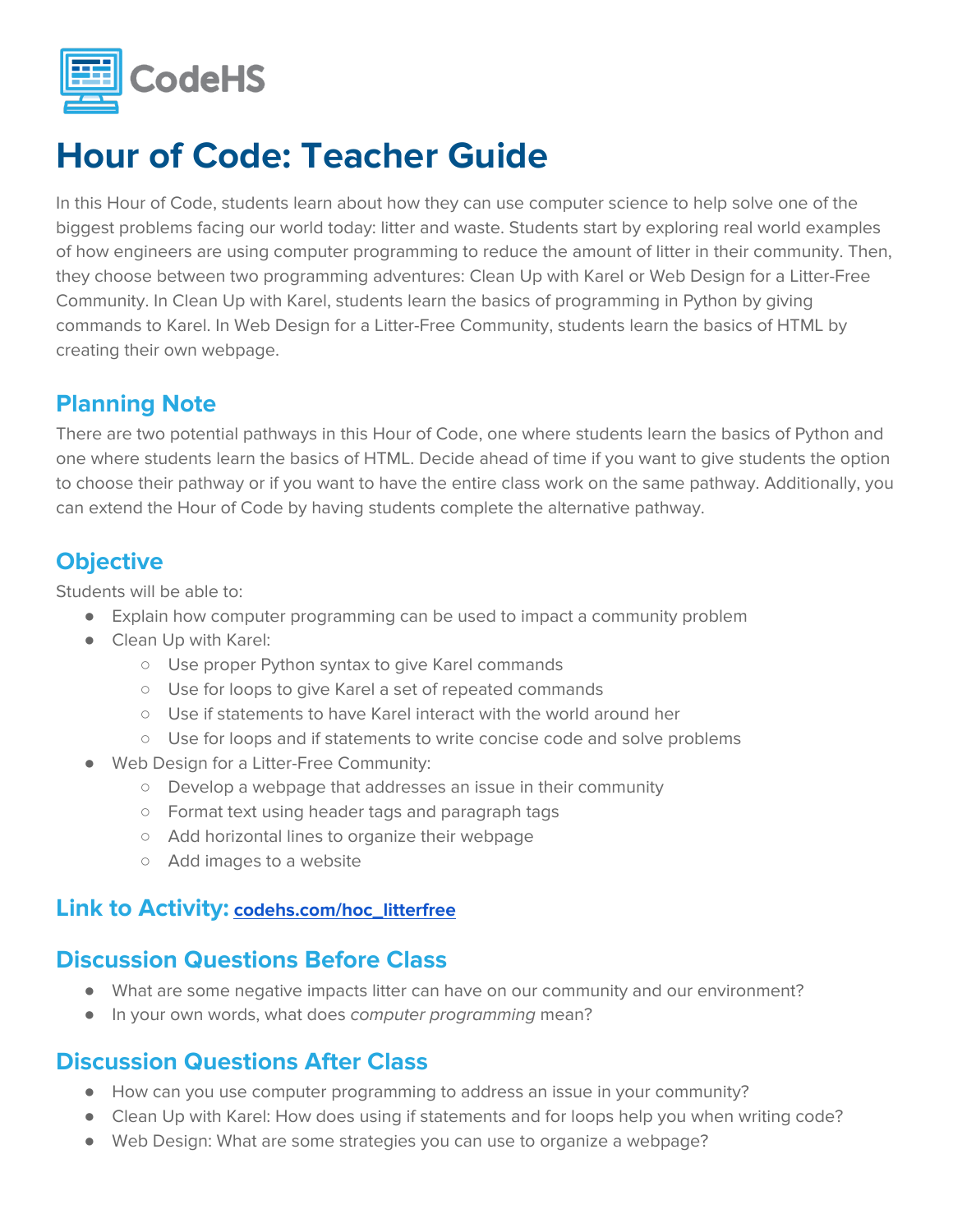

#### **Exercise Solutions: Clean Up with Karel**

| <b>Clean Up Challenge Level 1</b>      |                                                                                                                                                                                                                                                                                                                |
|----------------------------------------|----------------------------------------------------------------------------------------------------------------------------------------------------------------------------------------------------------------------------------------------------------------------------------------------------------------|
| <b>Description</b>                     | Welcome to your first Clean Up Challenge! Your job is to write a program that has<br>Karel walk down the street and pick up litter as she goes.                                                                                                                                                                |
|                                        | Make sure that Karel walks all the way down the street. Your program should match<br>the Ending World.                                                                                                                                                                                                         |
| <b>Motivation</b>                      | Students practice writing basic Karel commands.                                                                                                                                                                                                                                                                |
| <b>Solution</b>                        | move()<br>move()<br>take_ball()<br>move()<br>move()<br>move()<br>take_ball()<br>move()<br>move()                                                                                                                                                                                                               |
| Common<br><b>Questions</b><br>and Tips | <b>Tips</b><br>Note that spaces do not impact the program. Students can use spaces to help<br>them organize their code.<br>Students can look at the "Exercise" tab if they forget the directions for the<br>exercise.<br>Encourage students to use the left and right arrows to walk through their<br>command. |
|                                        | Why won't Karel follow my commands?                                                                                                                                                                                                                                                                            |
|                                        | In order for Karel to follow a command, the command must be written using the<br>proper syntax. Have students double check that they end each command with an<br>open and closed parentheses.                                                                                                                  |
|                                        | Why doesn't my program start at the beginning?                                                                                                                                                                                                                                                                 |
|                                        | Students need to click the "Reset" button each time they want to restart their<br>program.                                                                                                                                                                                                                     |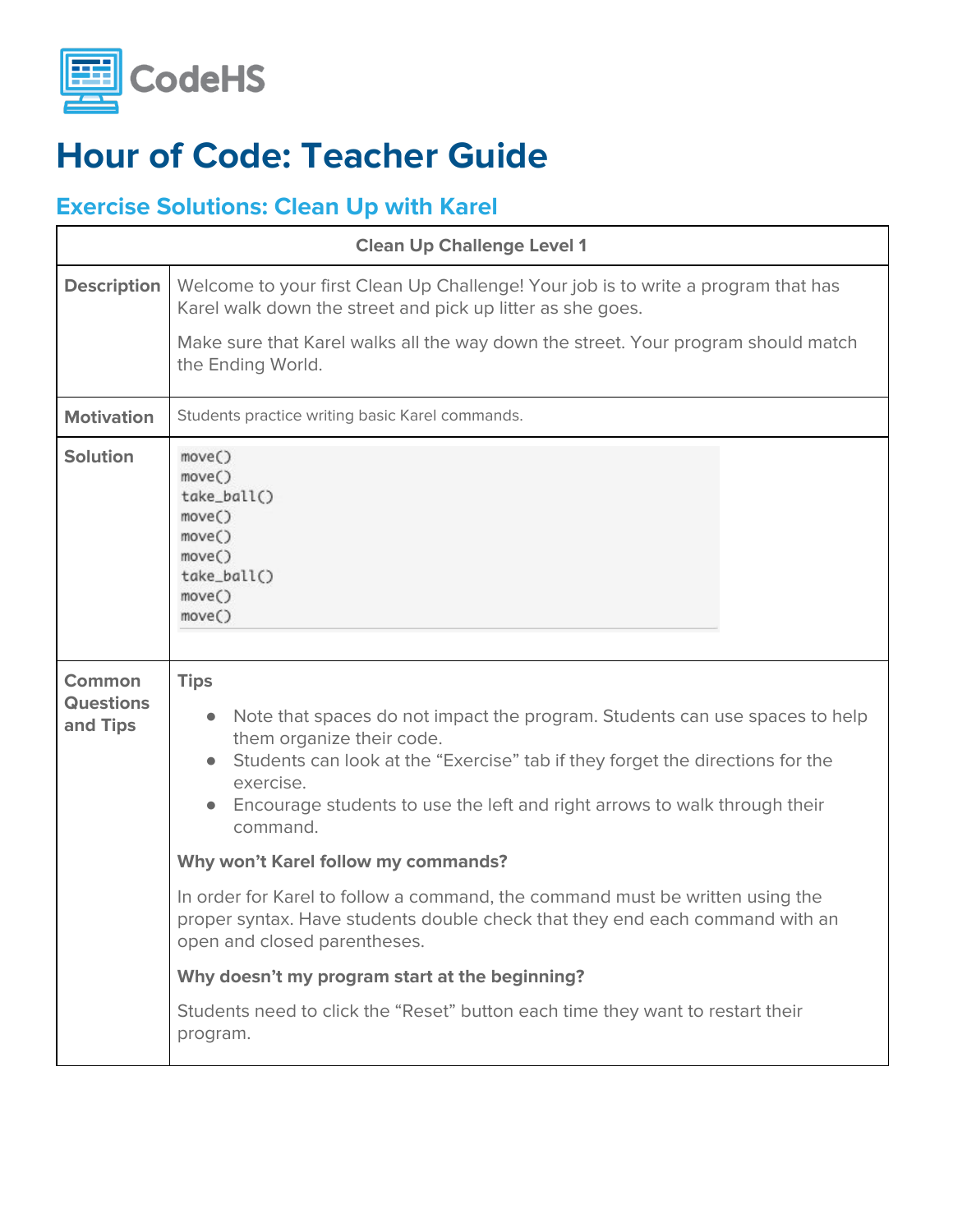

| <b>Clean Up Challenge Level 2</b>             |                                                                                                                                                                                                                                                                                                                                                                                                                                                                                                                                                                                                                                                                                                                                                                                 |
|-----------------------------------------------|---------------------------------------------------------------------------------------------------------------------------------------------------------------------------------------------------------------------------------------------------------------------------------------------------------------------------------------------------------------------------------------------------------------------------------------------------------------------------------------------------------------------------------------------------------------------------------------------------------------------------------------------------------------------------------------------------------------------------------------------------------------------------------|
| <b>Description</b>                            | Karel is participating in her neighborhood's adopt a street program! This means that<br>Karel is in charge of keeping her adopted street clean and litter-free. Help Karel<br>beautify her community by picking up all of the yellow tennis balls as she walks down<br>the street. Your program should match the Ending World.<br>Hint: you can use for loops to make Karel's job easier!                                                                                                                                                                                                                                                                                                                                                                                       |
| <b>Motivation</b>                             | Students use for loops to make it easy to repeat a set of commands a specific number of times.                                                                                                                                                                                                                                                                                                                                                                                                                                                                                                                                                                                                                                                                                  |
| <b>Solution</b>                               | for $i$ in range $(4)$ :<br>move()<br>take_ball()<br>turn_left()<br>for $i$ in range $(6)$ :<br>move()<br>take_ball()<br>turn_right()<br>for $i$ in range $(5)$ :<br>move()<br>take_ball()                                                                                                                                                                                                                                                                                                                                                                                                                                                                                                                                                                                      |
| <b>Common</b><br><b>Questions</b><br>and Tips | <b>Tips:</b><br>There are multiple parts to this program. Have students work through one part<br>at a time, testing their program as they go.<br>What does the "ParseError" error message mean?<br>This typically means there is a syntax error at the specified line in the error message.<br>With regard to for loops, this could mean that the student did not include the colon or<br>parentheses, did not use the entire phrase "for i in range", or did not properly indent<br>the commands to be repeated.<br>What does it mean that Karel crashed into a wall?<br>Karel cannot move forward if there is a wall in front of her. Have students use the<br>arrows to walk through their program and identify where they might need to add or<br>remove a move () command. |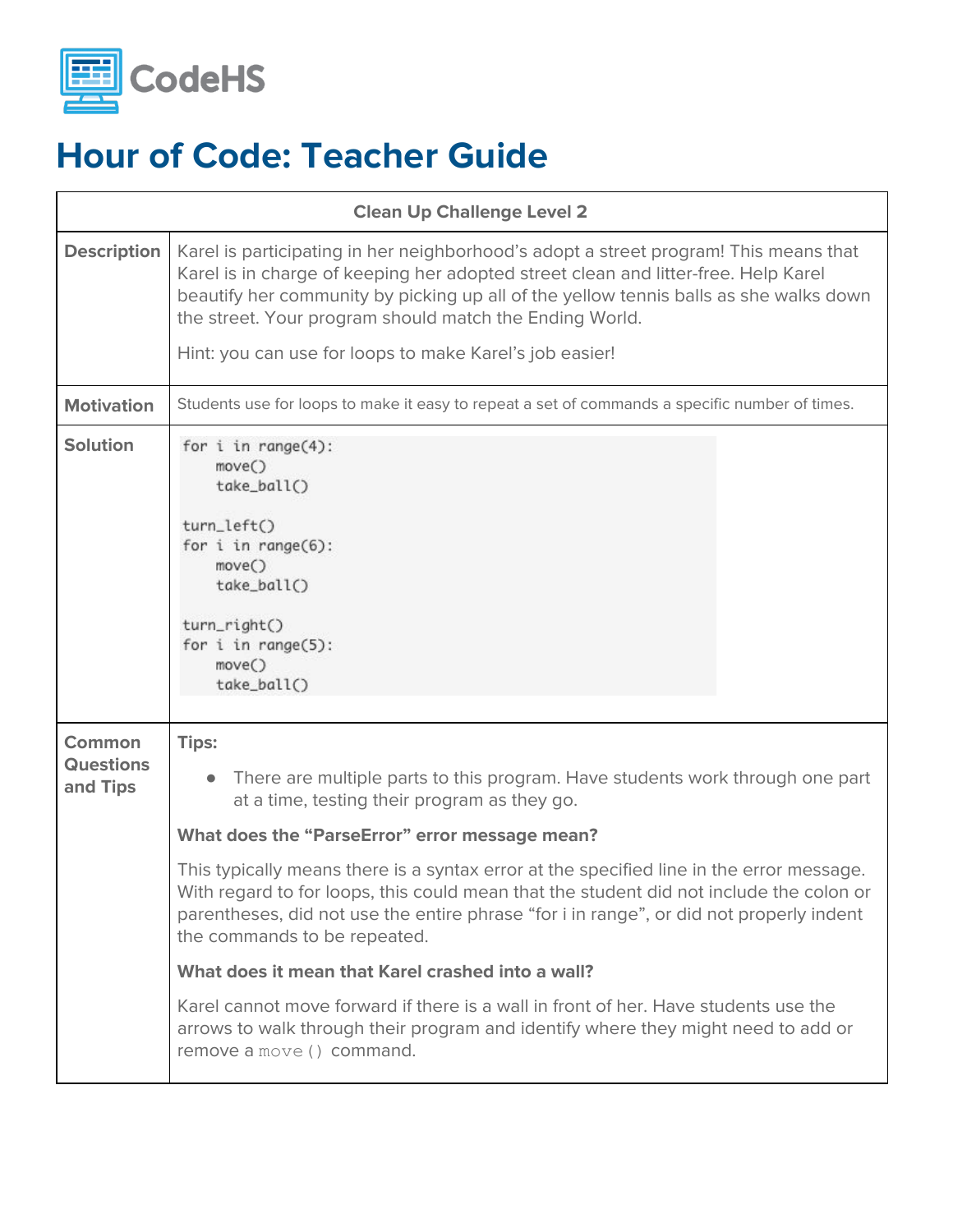

| <b>Clean Up Challenge Level 3</b>             |                                                                                                                                                                                                                                                                                                                                                                                                                                                                               |
|-----------------------------------------------|-------------------------------------------------------------------------------------------------------------------------------------------------------------------------------------------------------------------------------------------------------------------------------------------------------------------------------------------------------------------------------------------------------------------------------------------------------------------------------|
| <b>Description</b>                            | Karel goes back to clean up the street she adopted once a week for the next three<br>weeks. Each time she finds that there is less litter!                                                                                                                                                                                                                                                                                                                                    |
|                                               | Write one program that has Karel clean up the litter regardless of which week it is.<br>Start with the program you wrote for the Litter Pick Up Level 2 activity. Then, revise<br>your program to include some if statements that help Karel react to the different<br>amounts of litter each week.                                                                                                                                                                           |
|                                               | Make sure to test your program against all three worlds!                                                                                                                                                                                                                                                                                                                                                                                                                      |
| <b>Motivation</b>                             | Students learn to use if statements to help Karel ask questions about the world<br>around her. This enables students to use the same code for multiple scenarios.                                                                                                                                                                                                                                                                                                             |
| <b>Solution</b>                               | for $i$ in range $(4)$ :<br>move()<br>if balls_present():<br>take_ball()<br>turn_left()<br>for $i$ in range $(6)$ :<br>move()<br>if balls_present():<br>take_ball()<br>turn_right()<br>for $i$ in range $(5)$ :<br>move()<br>if balls_present():<br>take_ball()                                                                                                                                                                                                               |
| <b>Common</b><br><b>Questions</b><br>and Tips | <b>Tips:</b><br>Students can copy and paste their code from Clean Up Challenge Level 2<br>instead of starting from scratch. By starting with their previous code, students<br>can identify where they need to add an if statement.<br>Make sure students test their code in each world!<br>Pay close attention to the indentation! The if statement should be independent<br>within the for loop, and the take ball () command should be indented<br>within the if statement. |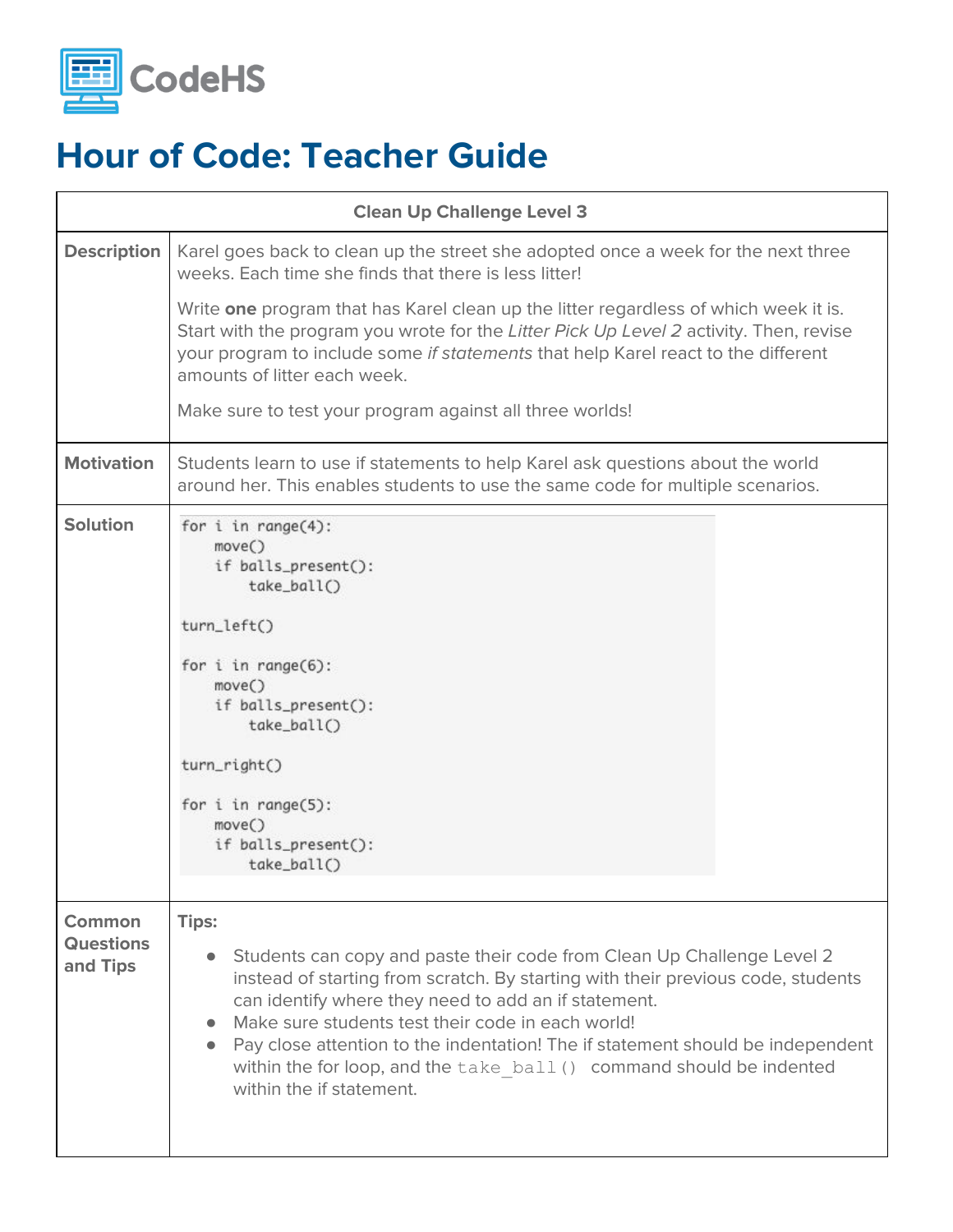

#### **What does the "ParseError" error message mean?**

Students are working with both if statements and for loops in this exercise, which increases the opportunities for syntax errors. This message could refer to the following syntax errors:

- For loops: the student did not include the colon or parentheses, did not use the entire phrase "for i in range", or did not properly indent the commands to be repeated.
- If statements: the student did not include the parenthesis in the balls present (), did not include the colon, or did not properly indent the take\_ball() command.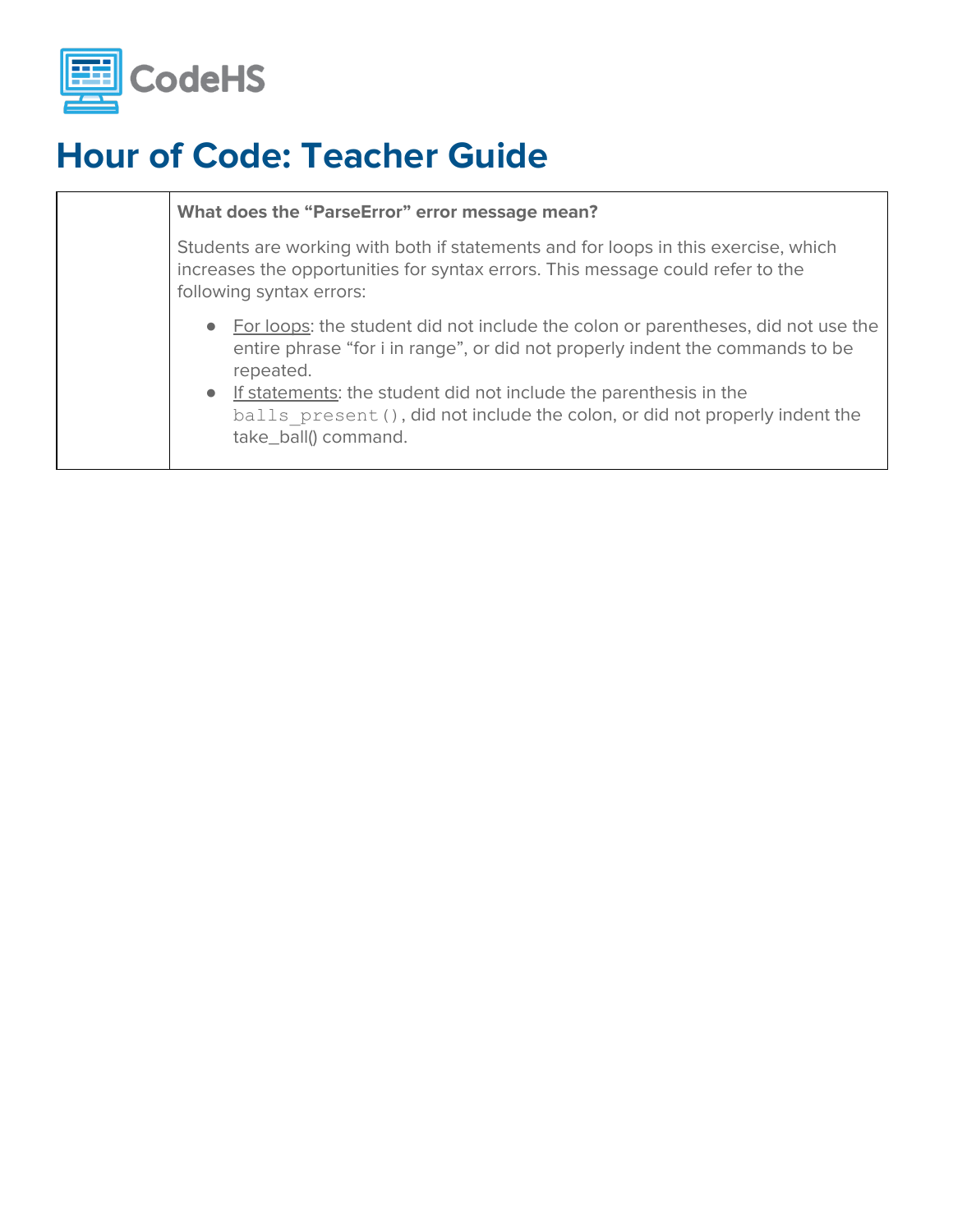

| <b>Ultimate Clean Up Challenge</b> |                                                                                                                                                                                                                                                                                                                                                                                                                                                                                                                                                                                                                                               |                        |
|------------------------------------|-----------------------------------------------------------------------------------------------------------------------------------------------------------------------------------------------------------------------------------------------------------------------------------------------------------------------------------------------------------------------------------------------------------------------------------------------------------------------------------------------------------------------------------------------------------------------------------------------------------------------------------------------|------------------------|
| <b>Description</b>                 | It's the moment you've been working towards - the Ultimate Clean Up Challenge!<br>Karel has put together a community litter pick up event for her neighborhood. For the<br>next three weeks, Karel will work with other community members to pick up the litter<br>in the park.                                                                                                                                                                                                                                                                                                                                                               |                        |
|                                    | Write a program that has Karel walk around the park and pick up all of the litter. Your<br>program should work regardless of which week it is.                                                                                                                                                                                                                                                                                                                                                                                                                                                                                                |                        |
|                                    | Hint: Use what you've learned about if statements and for loops!                                                                                                                                                                                                                                                                                                                                                                                                                                                                                                                                                                              |                        |
| <b>Motivation</b>                  | Students use everything they've learned (basic commands, for loops, and if<br>statements) to complete a challenge.                                                                                                                                                                                                                                                                                                                                                                                                                                                                                                                            |                        |
| <b>Solution</b>                    | <b>Basic Solution with just for loops and if statements:</b><br>turn_left()<br>move()<br>move()<br>turn_right()<br># first row<br>for $i$ in range $(5)$ :<br>if balls_present():<br>take_ball()<br>move()<br>if balls_present():<br>take_ball()<br># move to second + second row<br>turn_left()<br>move()<br>turn_left()<br>for $i$ in range $(5)$ :<br>if balls_present():<br>$take$ $ball()$<br>move()<br>if balls_present():<br>take_ball()<br># move to third + third row<br>$turn\_right()$<br>move()<br>turn_right()<br>for $i$ in range $(5)$ :<br>if balls_present():<br>take_ball()<br>move()<br>if balls_present():<br>take_ball() | (cont'd on next page!) |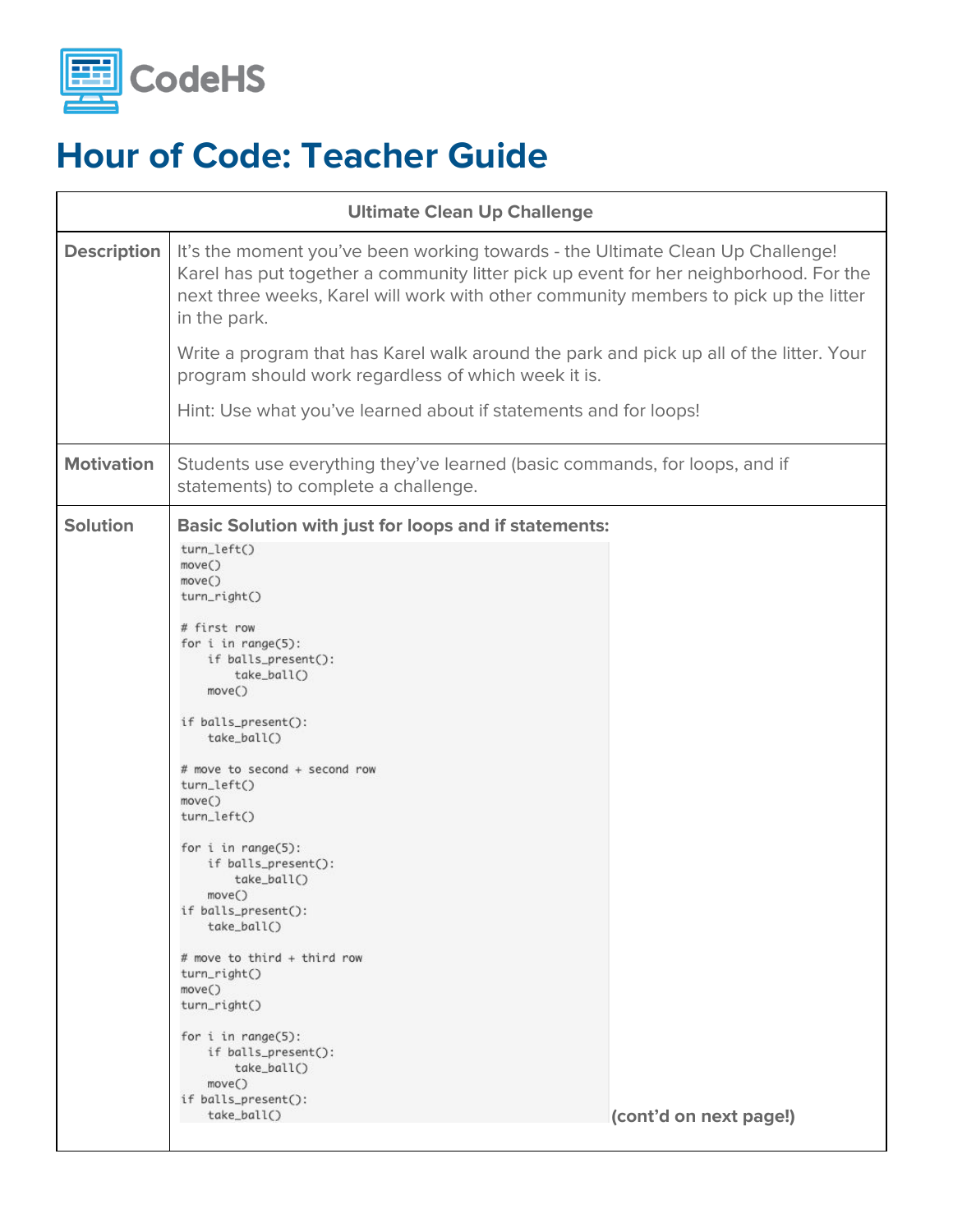

```
# move to fouth + fourth row
turn_left()
move()turn_left()
for i in range(5):
   if balls_present():
       take_ball()
   move()if balls_present():
   take_ball()
# move to fifth + fifth row
turn_right()
move()turn_right()
for i in range(5):
   if balls_present():
       take_ball()
   move()if balls_present():
   take_ball()
# move to sixth + sixth row
turn_left()
move()
turn_left()
for i in range(5):
   if balls_present():
        take_ball()
   move()
if balls_present():
    take_ball()
turn_around()
```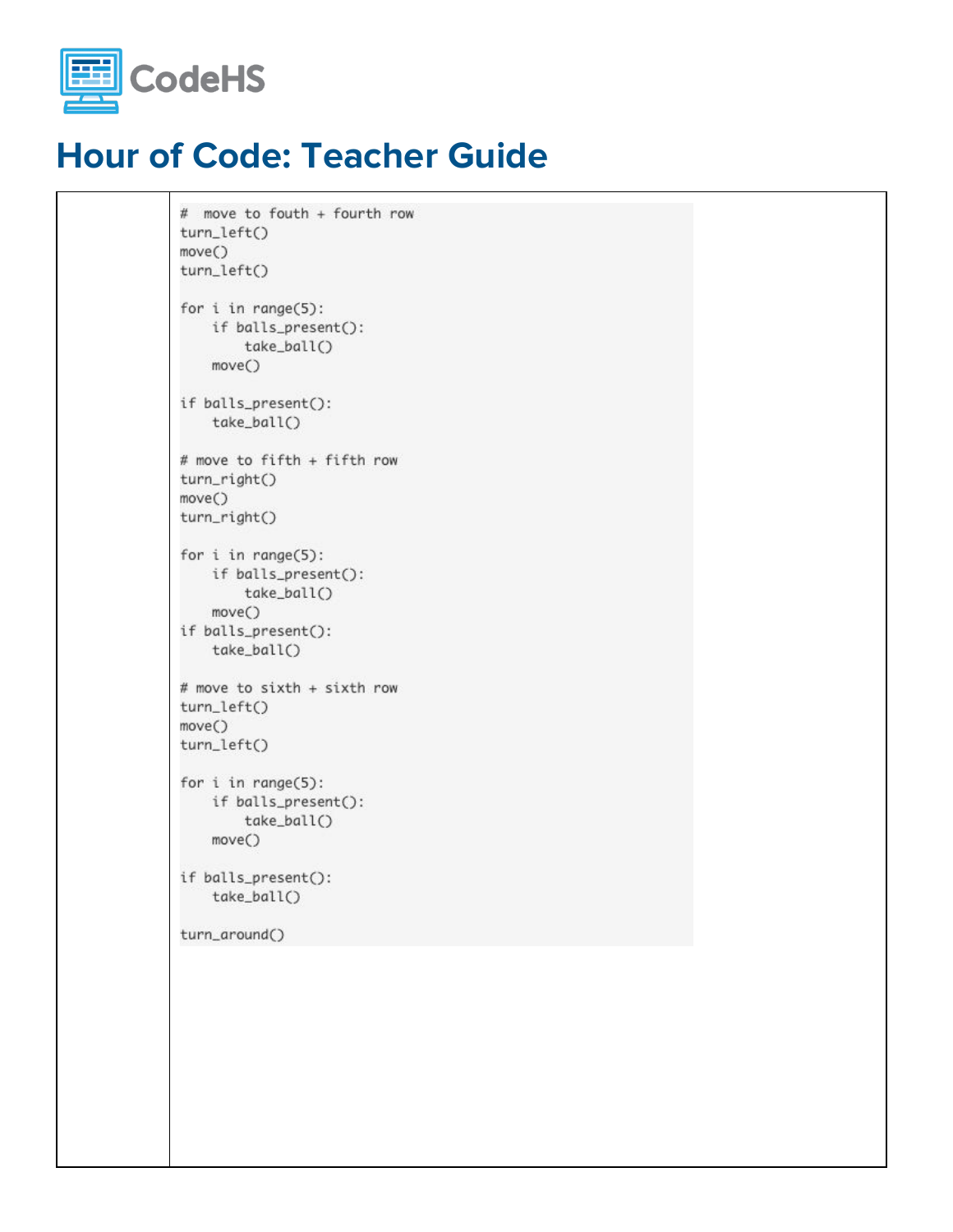

**Solution using nested for loops and if statements that has Karel go back to the start of each for before removing up a row:**

```
turn_left()
move()
```

```
for i in range(6):
   move()turn_right()
   for i in range(5):
       if balls_present():
           take_ball()
       move()if balls_present():
       take_ball()
    turn_around()
    for i in range(5):
       move()turn_right()
turn_right()
```
**Solution using nested for loops and if/else statements that has Karel zig zag up the park:**

```
turn_left()
move()move()
turn_right()
for i in range(5):
    for i in range(5):
       if balls_present():
           take_ball()
       move()if balls_present():
           take ball()
        if facing_east():
           turn_left()
           move()turn_left()
        else:
           turn_right()
            move()turn_right()
for i in range(5):
    if balls_present():
       take_ball()
    move()if balls_present():
    take_ball()
turn_around()
```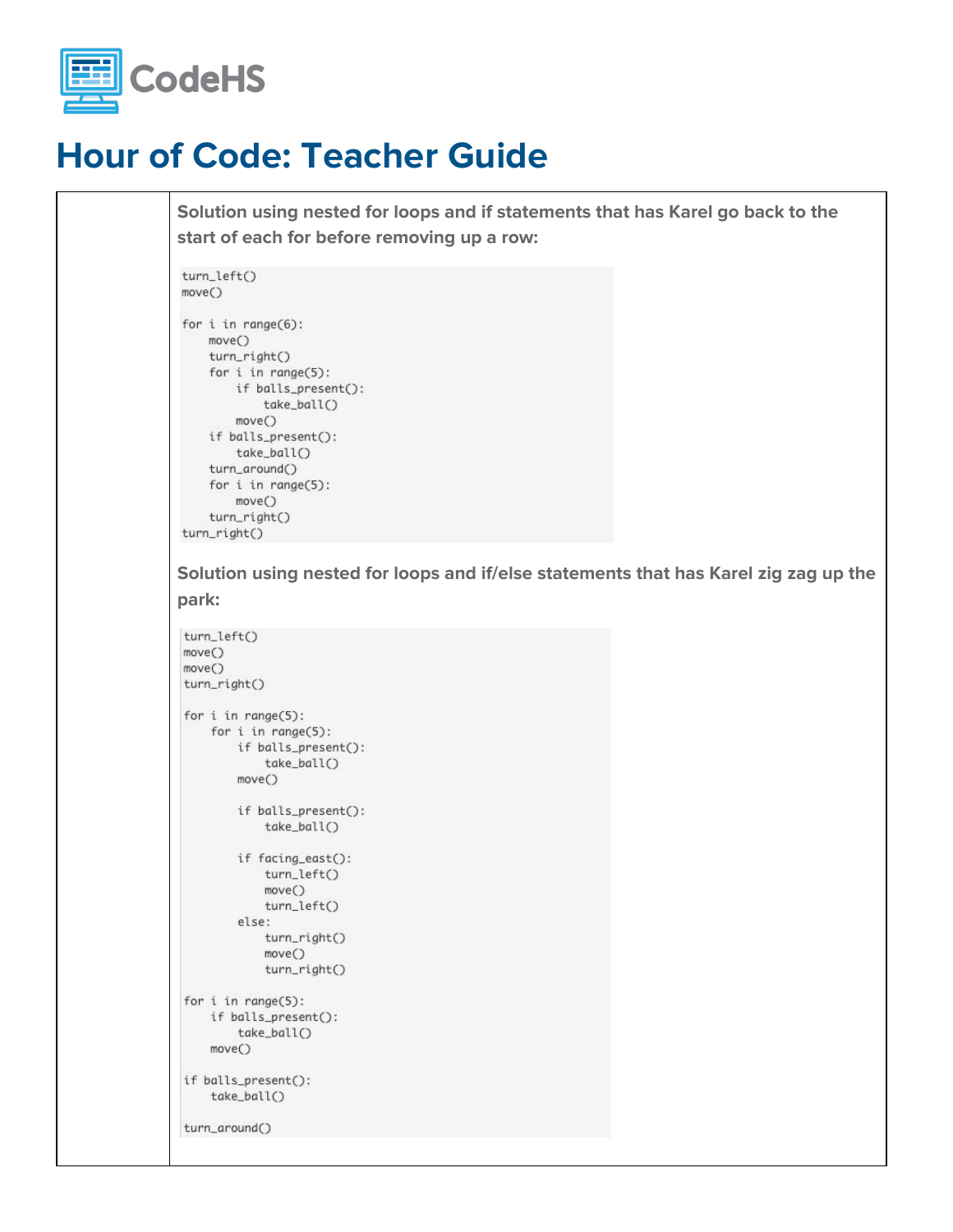

| <b>Common</b><br><b>Questions</b><br>and Tips | Tips:<br>• Students may find that they're repeating code and begin to copy and paste.<br>This is fine and an excellent observation on the student's part! If you want to<br>challenge students who do this, have them identify what commands they are<br>repeating and see if they can avoid repeating code by using a loop inside of a<br>loop. This is also known as a nested for loop.<br>• Due to the length of this challenge, encourage students to test their program<br>as they go.<br>• There are many ways to solve this challenge. This is a great opportunity to<br>have students compare and contrast the different ways they approached the<br>problem.<br>• Ensure that students test their program in each world! |
|-----------------------------------------------|-----------------------------------------------------------------------------------------------------------------------------------------------------------------------------------------------------------------------------------------------------------------------------------------------------------------------------------------------------------------------------------------------------------------------------------------------------------------------------------------------------------------------------------------------------------------------------------------------------------------------------------------------------------------------------------------------------------------------------------|
|                                               | When I try to use a loop inside of a loop, I don't know how to get Karel to move to<br>the next row.                                                                                                                                                                                                                                                                                                                                                                                                                                                                                                                                                                                                                              |
|                                               | This is a tricky piece of the puzzle! There are two ways to go about solving this issue:                                                                                                                                                                                                                                                                                                                                                                                                                                                                                                                                                                                                                                          |
|                                               | Use another for loop to have Karel go back to the start of the row. This way,<br>she will start each new loop at the beginning of the row.<br>Use an if/else statement that uses the conditions if facing west () and if<br>$\bullet$<br>facing east () to determine which way Karel should turn depending on<br>which side of the park she is on.                                                                                                                                                                                                                                                                                                                                                                                |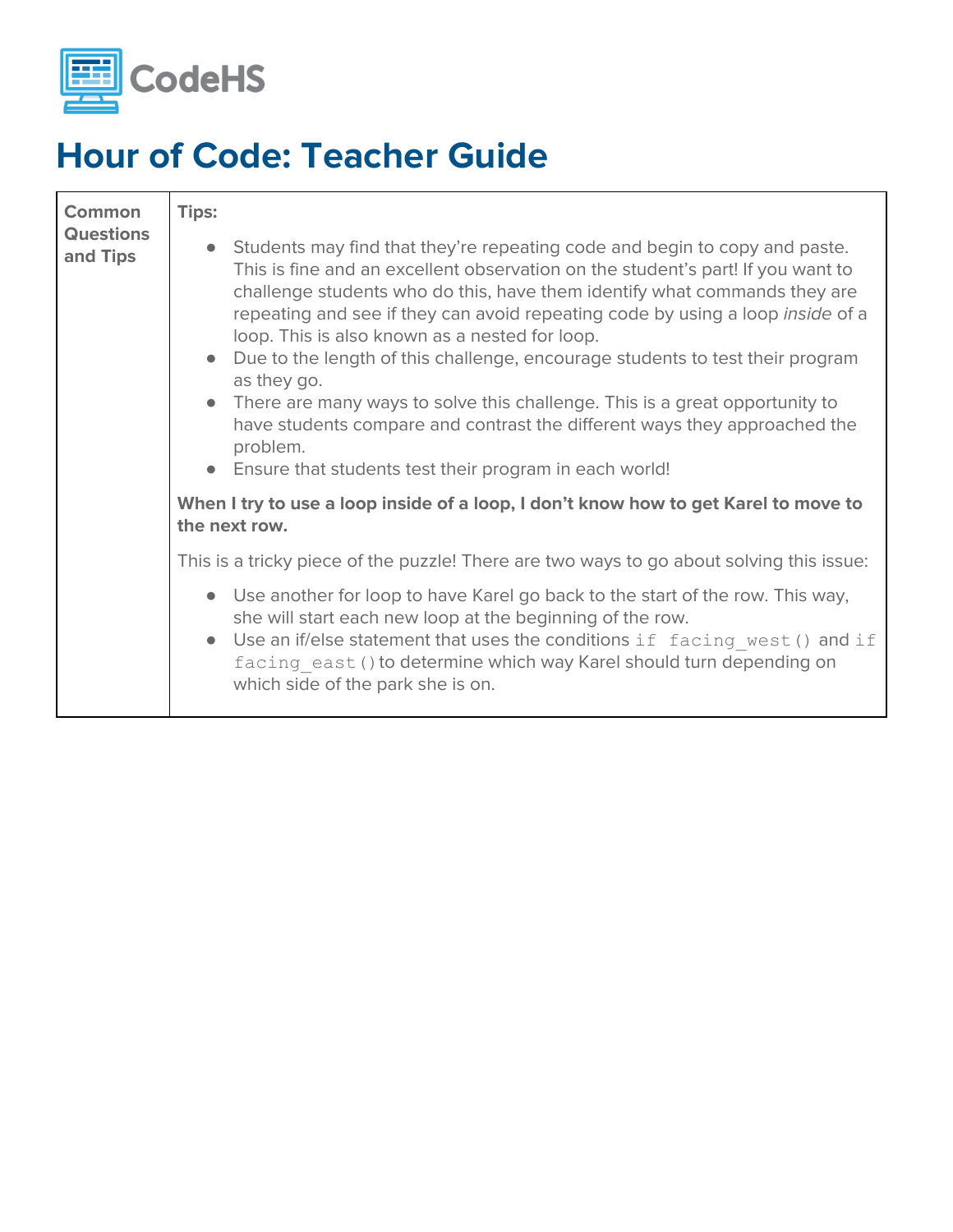

#### **Exercise Solutions: Web Design for a Litter-Free Community**

| <b>Say Hello!</b>                      |                                                                                                                                                                                                                                                                                                                                           |
|----------------------------------------|-------------------------------------------------------------------------------------------------------------------------------------------------------------------------------------------------------------------------------------------------------------------------------------------------------------------------------------------|
| <b>Description</b>                     | Create an HTML web page to introduce yourself to the world! Be sure to use the <h1><br/>tag on your page.</h1>                                                                                                                                                                                                                            |
|                                        | For example, if your name was Karel, your page may say "Hello, my name is Karel!"                                                                                                                                                                                                                                                         |
|                                        | <b>HINT:</b> If you are using blocks, the <h1> tag can be found in the green "Formatting"<br/>section in the block tool box.</h1>                                                                                                                                                                                                         |
| <b>Motivation</b>                      | Students get practice using HTLM tags and see how adding the <h1> tag changes<br/>how a line of text if formatted.</h1>                                                                                                                                                                                                                   |
| <b>Solution</b>                        | <h1>Hello, my name is Karel!</h1>                                                                                                                                                                                                                                                                                                         |
| Common<br><b>Questions</b><br>and Tips | <b>Tips:</b><br>Student programs will still run even if their syntax isn't exact. Circulate to<br>$\bullet$<br>ensure that students are using both an opening tag and a closing tag and<br>aren't forgetting '/' in the closing tag.<br>Make sure that students are putting the tags around the text they want to<br>$\bullet$<br>markup. |

| Explore: <hr/> , <p>, and heading tags</p> |                                                                                                                                                                                                                                                              |
|--------------------------------------------|--------------------------------------------------------------------------------------------------------------------------------------------------------------------------------------------------------------------------------------------------------------|
| <b>Description</b>                         | This example shows a few other tags you can use to format text. Use the following<br>questions to guide your exploration:                                                                                                                                    |
|                                            | • What is the difference between the different heading tags $(\langle h1 \rangle, \langle h2 \rangle, \text{etc.})$ ?<br>• What is the difference between an $\langle h \rangle$ tag and a $\langle p \rangle$ tag?<br>$\bullet$ What does the <hr/> tag do? |
|                                            | When you have a good understanding of the heading tags, $\langle h \rangle$ tag and the $\langle p \rangle$ tag,<br>click "Continue" to move on.                                                                                                             |
| <b>Motivation</b>                          | Through exploring the example, students learn about the $\langle h \rangle$ tag, $\langle p \rangle$ tag, and the<br>different heading tag options.                                                                                                          |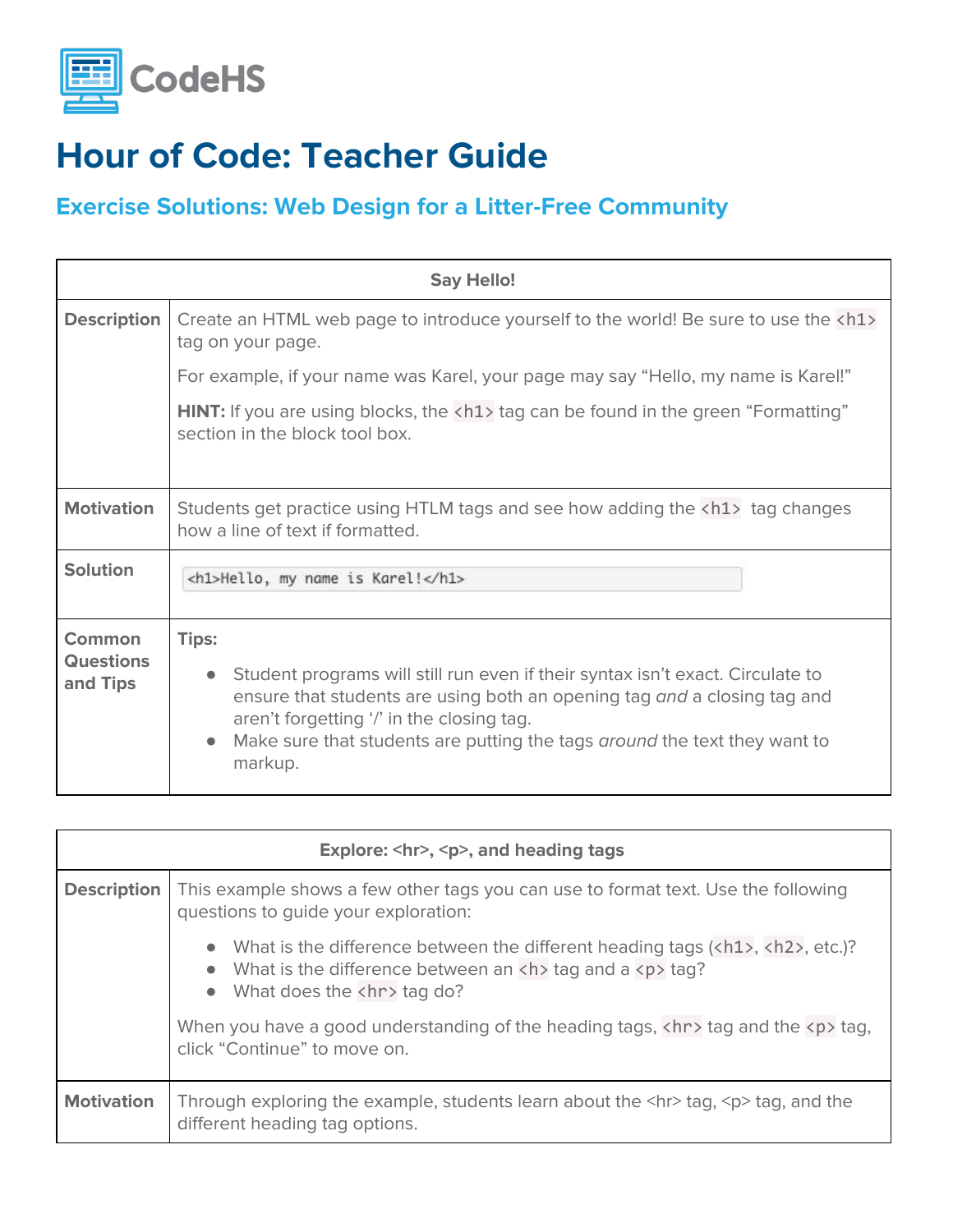

| <b>Solution</b>                               | While there is not "solution" to this activity because it is an example, students should<br>understand the following concepts before moving on:                                                                                                                                                                          |
|-----------------------------------------------|--------------------------------------------------------------------------------------------------------------------------------------------------------------------------------------------------------------------------------------------------------------------------------------------------------------------------|
|                                               | • The different heading tags make different sized headings, with <h1> tags being<br/>the largest text and <h6> being the smallest.<br/>• &lt; p&gt; tags are used for paragraphs. They wrap text to the next line and create<br/>spaces between other paragraphs.<br/>• The <hr/> tag draws a horizontal line.</h6></h1> |
| <b>Common</b><br><b>Questions</b><br>and Tips | Because this is an example, students might be tempted to skip it. Ensure students use<br>the guiding questions to explore the different tags because they will need to use them<br>in the next activity.                                                                                                                 |

| <b>Litter-Free Website: Draft</b> |                                                                                                                                                                                                                                                                                                                                                                                   |
|-----------------------------------|-----------------------------------------------------------------------------------------------------------------------------------------------------------------------------------------------------------------------------------------------------------------------------------------------------------------------------------------------------------------------------------|
| <b>Description</b>                | <b>Hour of Code Project:</b> Over the course of this Hour of Code you will create a website<br>that addresses the issue of litter in your community. You may want to take a moment<br>and research the impact of litter on your community as well as any current litter-free<br>initiatives that are available. Here are some potential ideas for the purpose of your<br>website: |
|                                   | Provide details about recycling, trash pickup, and composting in your<br>community<br>Provide details about community cleanup opportunities<br>Increase awareness of the importance of not littering<br>Create an organization that works to make your community litter-free                                                                                                      |
|                                   | <b>Directions:</b> In this activity, you will start your website! Complete the following tasks to<br>create the foundation of your website:                                                                                                                                                                                                                                       |
|                                   | Add the title of your website using an <h1> tag.<br/>Organize your webpage! Create at least three sections using the <hr/> tag.<br/>Add text to each section using subheader tags and <p> tags. Each section<br/>should include at least one well-constructed sentence.</p></h1>                                                                                                  |
|                                   | You can view your website as you go by clicking "Run" and "See HTML in new<br>window."                                                                                                                                                                                                                                                                                            |
| <b>Motivation</b>                 | Students apply the tags they've learned (heading tags, <p> tags, and the <hr/> tag) to<br/>start work on their own website.</p>                                                                                                                                                                                                                                                   |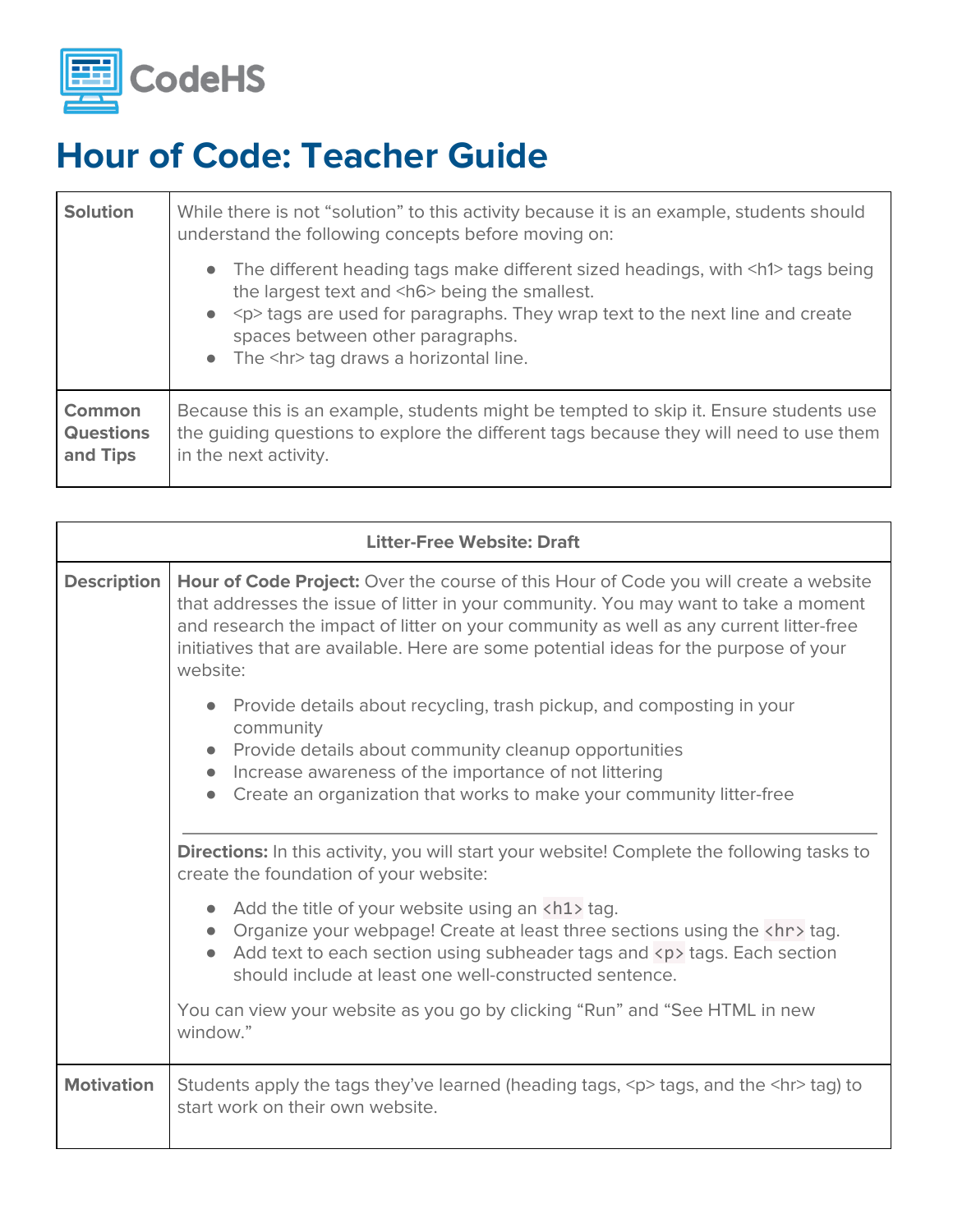

| <b>Solution</b>                            | The solution below is an example. The main goal of this HOC is for students to have<br>fun and think about how they can create a website to positively impact their<br>community. Encourage them to be creative and research some ideas before getting<br>started.<br>When looking at student work, you should check to make sure they have the<br>following:<br>$\bullet$ An <h1>tag<br/>• A different heading tag for each section<br/><math>\bullet</math> <p>tags for the text in each section<br/>• An <hr/> tag between each section to create lines<br/><h1>Help keep Nashville clean!</h1><br/><h3>The Facts</h3><br/><p>Did you know that it costs us at least \$15 million annually to pick up litter in<br/>Tennessee?</p><br/><math>\langle h r \rangle</math><br/><h3>How You Can Help</h3><br/><p>Make sure you don't litter! Set an example for others by throwing away trash.</p><br/><p>Schedule a neighborhood cleanup day.</p><br/><p>Adopt a street through the Adopt-a-Street Program.</p><br/><math>\langle</math>hr&gt;<br/><h3>Learn More</h3></p></h1> |
|--------------------------------------------|---------------------------------------------------------------------------------------------------------------------------------------------------------------------------------------------------------------------------------------------------------------------------------------------------------------------------------------------------------------------------------------------------------------------------------------------------------------------------------------------------------------------------------------------------------------------------------------------------------------------------------------------------------------------------------------------------------------------------------------------------------------------------------------------------------------------------------------------------------------------------------------------------------------------------------------------------------------------------------------------------------------------------------------------------------------------------------|
|                                            | <p>Want to see what else you can do? Check out the Community Beautification webpage on Nashville's website<br/><math>\langle</math>/p&gt;</p>                                                                                                                                                                                                                                                                                                                                                                                                                                                                                                                                                                                                                                                                                                                                                                                                                                                                                                                                   |
| <b>Common</b><br>Errors and<br><b>Tips</b> | Students will commonly forget to close tags. As you circulate, double check for<br>$\bullet$<br>closing tags. Although some browsers automatically close tags when they<br>counter the start of a new tag, this may cause student's web pages to behave<br>in unexpected and incorrect ways.<br>Note that the horizontal line tag ( <hr/> ) does not have a closing tag.                                                                                                                                                                                                                                                                                                                                                                                                                                                                                                                                                                                                                                                                                                        |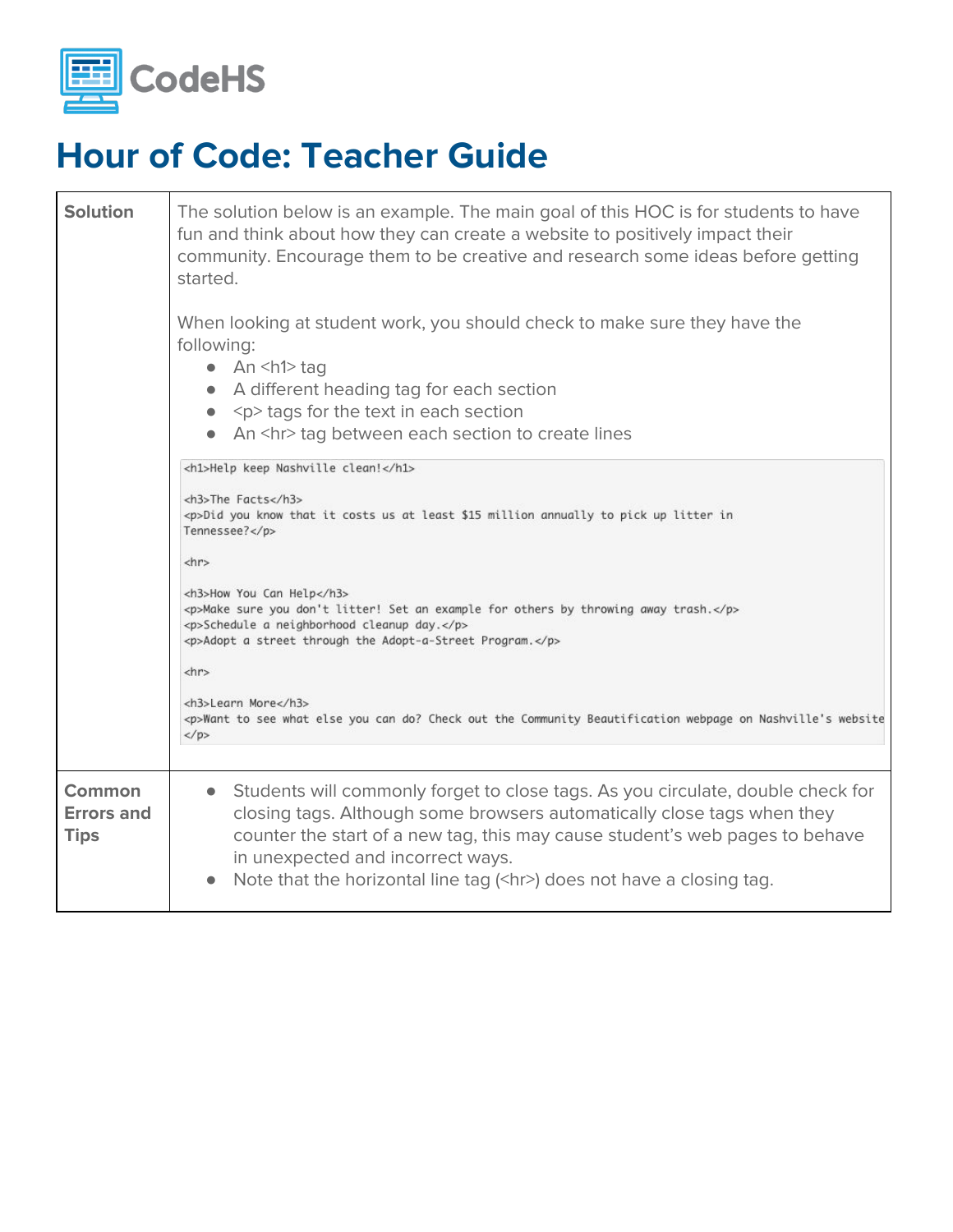

| <b>Photo Collage</b>                       |                                                                                                                                                                                                                                                                                                                                                                                                                                                                                                                                               |
|--------------------------------------------|-----------------------------------------------------------------------------------------------------------------------------------------------------------------------------------------------------------------------------------------------------------------------------------------------------------------------------------------------------------------------------------------------------------------------------------------------------------------------------------------------------------------------------------------------|
| <b>Description</b>                         | Add four images to this web page using the <img/> tag. Image links are provided<br>below, or you can find your own! The height should be set to 150px.                                                                                                                                                                                                                                                                                                                                                                                        |
|                                            | If you are using your own pictures, make sure to use pictures that are free for public<br>use. Here are some websites that have collections of free images:                                                                                                                                                                                                                                                                                                                                                                                   |
|                                            | https://unsplash.com/<br>https://www.pexels.com/<br>https://www.shutterstock.com/photos                                                                                                                                                                                                                                                                                                                                                                                                                                                       |
| <b>Motivation</b>                          | Students practice incorporating images in their webpages.                                                                                                                                                                                                                                                                                                                                                                                                                                                                                     |
| <b>Solution</b>                            | <img height="150px" src="https://as2.ftcdn.net/jpg/02/07/72/95/500_F_207729569_ai6mXPyV69VeaosJKyAmQPsYd6AUelZ4.jpg"/><br><img height="150px" src="https://as2.ftcdn.net/jpg/01/62/28/61/500_F_162286120_Y6T9aiHrypkcqUI8SuBD3jUpx3Qvj8H7.jpg"/><br><img height="150px" src="https://as2.ftcdn.net/jpg/01/96/59/53/220_F_196595321_SPW8Q3mmGBWSoSellf17pR84uzkHGzEZ.jpg"/><br><img height="150px" src="https://www.publicdomainpictures.net/pictures/280000/t2/plastic-water-bottle-in-nature.jpg"/>                                          |
| Common<br><b>Errors and</b><br><b>Tips</b> | If the images aren't showing up or aren't changing size, this is due to a syntax<br>error:<br>Make sure that the width and height properties are placed <i>inside</i> of the<br>$\circ$<br>image tag.<br>Check that students use quotation marks and include 'px' when<br>$\circ$<br>assigning a value to the width and height.<br>Check that students use quotation marks around the source URL.<br>$\circ$<br>Encourage students to look for images they may want to include on their<br>website. This will make the final exercise easier! |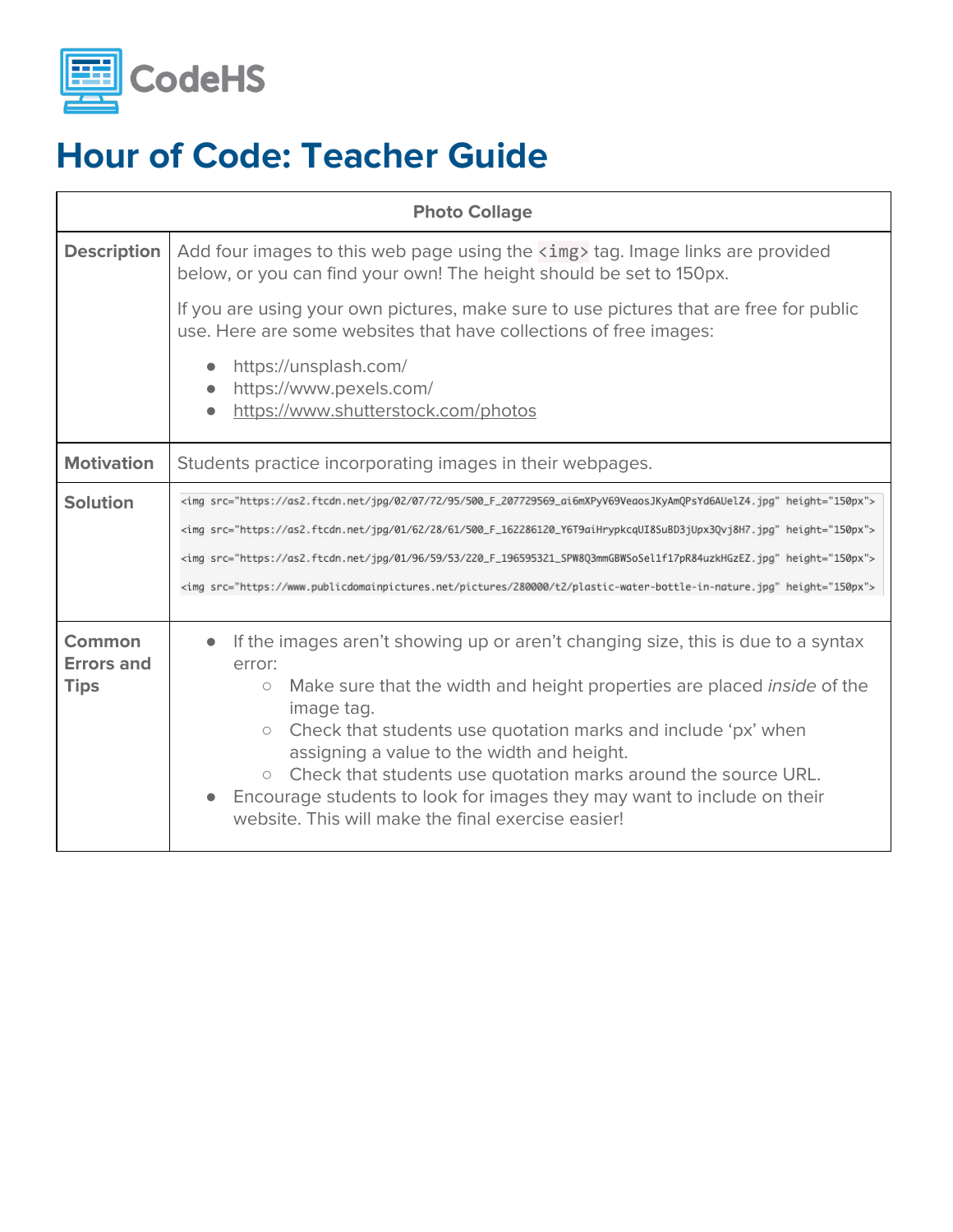

|                    | <b>Litter-Free Community Website: Final</b>                                                                                                                                                                                                                                                                                                                                                                                                                                                                                                                                                                                                                                                                                                                                                                                                                                                    |  |
|--------------------|------------------------------------------------------------------------------------------------------------------------------------------------------------------------------------------------------------------------------------------------------------------------------------------------------------------------------------------------------------------------------------------------------------------------------------------------------------------------------------------------------------------------------------------------------------------------------------------------------------------------------------------------------------------------------------------------------------------------------------------------------------------------------------------------------------------------------------------------------------------------------------------------|--|
| <b>Description</b> | <b>Activity Directions:</b> Copy and paste your code from the Litter-Free Website: Draft<br>exercise. Now it's time to finalize your website!                                                                                                                                                                                                                                                                                                                                                                                                                                                                                                                                                                                                                                                                                                                                                  |  |
|                    | Add a few images to your website to make it more engaging.<br>Finalize your text and organization to make your website easy to understand.<br>Consider exploring other HTML tags (like the $\langle a \rangle$ tag for links or $\langle u1 \rangle$ tag for<br>bulleted lists) in the DOCS tab to add extra style and pizzazz!                                                                                                                                                                                                                                                                                                                                                                                                                                                                                                                                                                |  |
|                    | When choosing which images to add to your website, make sure to use pictures that<br>are free for public use. Here are some websites that have collections of free images:                                                                                                                                                                                                                                                                                                                                                                                                                                                                                                                                                                                                                                                                                                                     |  |
|                    | https://unsplash.com/<br>https://www.pexels.com/<br>https://www.shutterstock.com/photos                                                                                                                                                                                                                                                                                                                                                                                                                                                                                                                                                                                                                                                                                                                                                                                                        |  |
|                    | <b>Share It!</b> Creating websites is all about communicating ideas with others. Once you're<br>done with your website, you can share it with your community! Check out this article to<br>learn how.                                                                                                                                                                                                                                                                                                                                                                                                                                                                                                                                                                                                                                                                                          |  |
| <b>Motivation</b>  | Students finalize their website by adding in images and exploring other advanced<br>tags.                                                                                                                                                                                                                                                                                                                                                                                                                                                                                                                                                                                                                                                                                                                                                                                                      |  |
| <b>Solution</b>    | The solution below is an example:<br><h1>Help keep Nashville clean!</h1><br><img height="300px" src="https://upload.wikimedia.org/wikipedia/commons/a/a5/Nashville_collage.jpg"/><br><h3>The Facts</h3><br><p>Did you know that it costs us at least \$15 million annually to pick up litter in<br/>Tennessee?</p><br>$\langle h r \rangle$<br><h3>How You Can Help</h3><br>< p ><br>Here are some things you can do to help out:<br>$<$ ul><br><li>Make sure you don't litter! Set an example for others by throwing away trash.</li><br><li>Schedule a neighborhood cleanup day</li><br><li>Adopt a street through the Adopt-a-Street Program</li><br>$\langle$ /ul><br>$\langle$ /p><br>$\langle h r \rangle$<br><h3>Learn More</h3><br><p>Want to see what else you can do? Check out the &lt;a href="https://www.nashville.gov/Public-Works/Commu&lt;br&gt;<math>\langle</math>/p&gt;</p> |  |